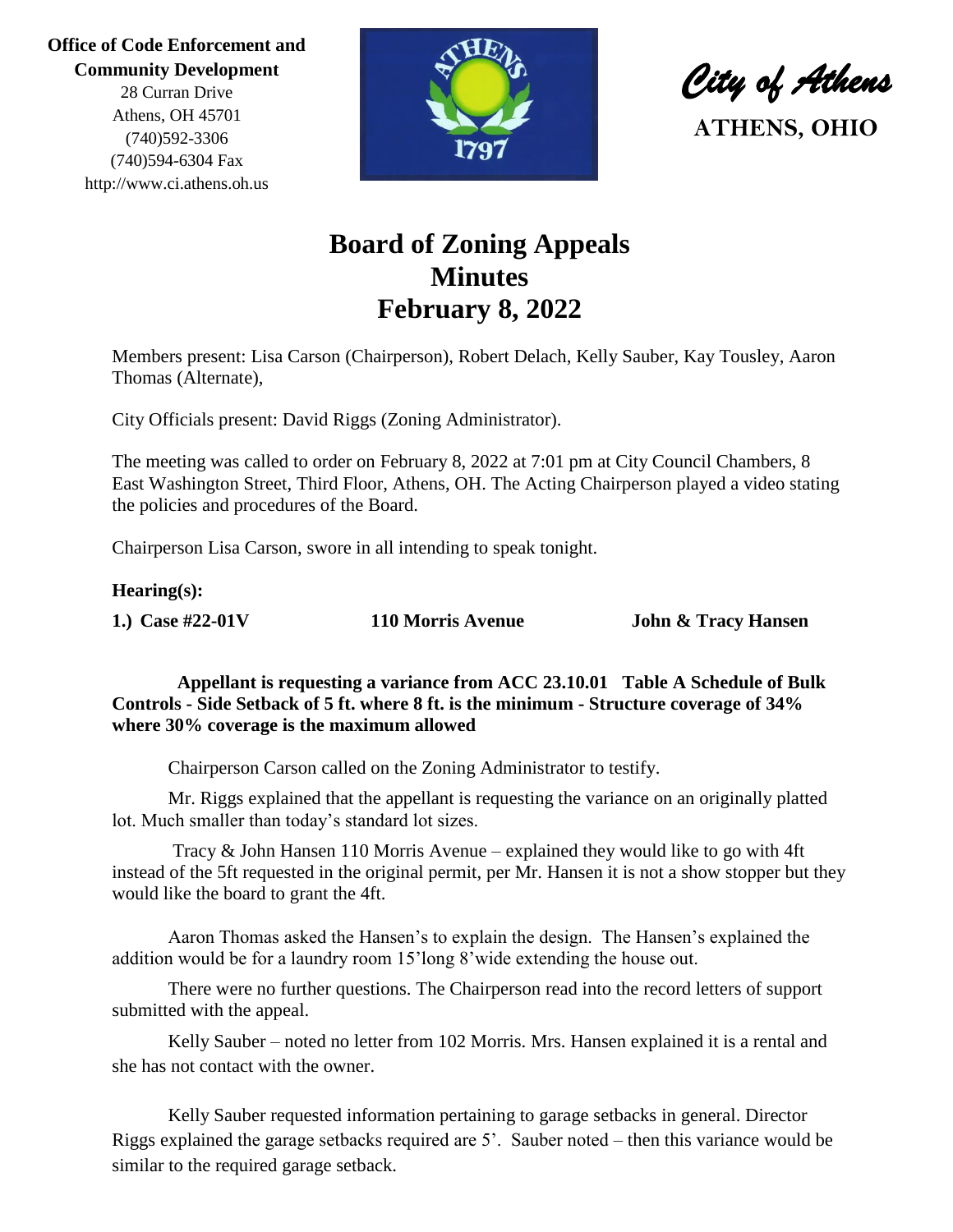## **Office of Code Enforcement and Community Development**

28 Curran Drive Athens, OH 45701 (740)592-3306 (740)594-6304 Fax http://www.ci.athens.oh.us



*City of Athens*  **ATHENS, OHIO**

Discussions regarding the change to the request of 5' to a 4' setback. The denial was for the original request of 5'ft. However in the letter submitted it was noted a 4' request was made. It was determined the BZA Board could make that decision without further advertisement.

Chairperson Carson - closed discussion and called for a motion.

**On a motion by Kay Tousely, seconded by Kelly Sauber, the Board moved to grant the variance to allow thirty four percent (34%) building coverage, where thirty percent (30%) is maximum allowance and to allow side setback of four (4) feet where eight (8) feet is required.**

### **FINDINGS:**

**1.) EXCEPTIONAL CIRCUMSTANCES: Yes, due to the small lot size.**

### **2.) HARDSHIP AND DIFFICULTY: Yes**

### **3.) PRESERVATION OF EQUAL PROPERTY RIGHTS: Yes No Special privileges being granted.**

#### **4.) MINIMUM VARIANCE: Yes**

#### **5.) ABSENCE OF DETRIMENT: No.**

#### **6.) NOT OF A GENERAL NATURE: No.**

The Chairperson called for a vote: Motion passed 5 votes for 0 against.

#### **Hearing(s):**

**2.** Case #22-02V 34 Elmwood Place Neals Home Improvement

 **Allyson & Chris Thrasher**

**Appellant is requesting a variance from ACC 23.10.01 Table A Schedule of Bulk Controls - Side Setback of 4 ft. 4 inches where 8 ft. is the minimum - Structure coverage of 36% where 30% coverage is the maximum allowed**

Chairperson Carson called on the Zoning Administrator to testify.

Mr. Riggs explained that the appellant is requesting the variance on an originally platted lot. 50x100 much smaller than today's standard lot sizes 66 is todays standard.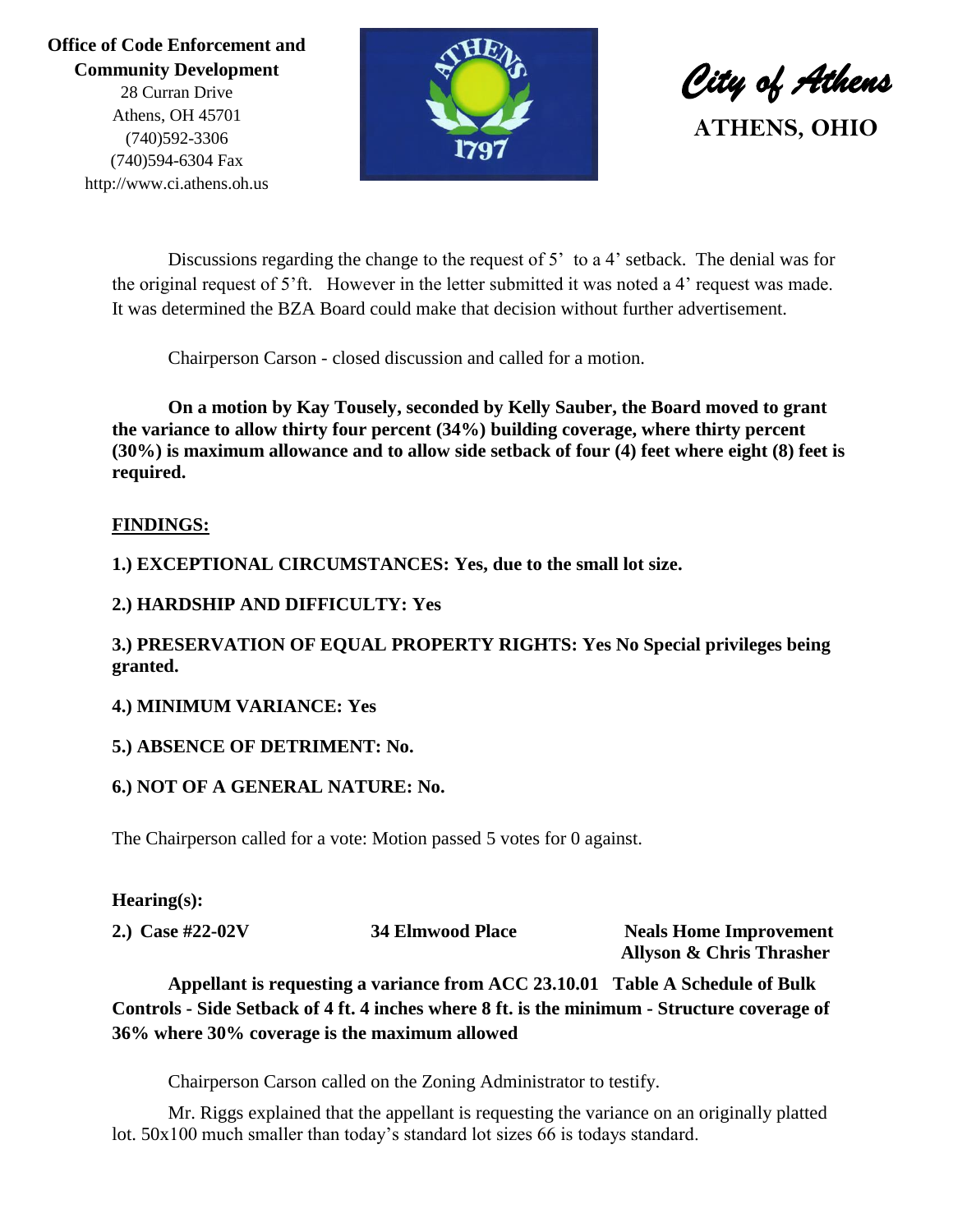### **Office of Code Enforcement and Community Development**

28 Curran Drive Athens, OH 45701 (740)592-3306 (740)594-6304 Fax http://www.ci.athens.oh.us



*City of Athens*  **ATHENS, OHIO**

Kay Tousely had questions – regarding the deck swap out for the room. Is the foot print changing? Director Riggs explained the room is replacing the existing deck.

Christopher & Allyson Thrasher, 34 Elmwood Place. Explained the deck is dilapidated and the room is replacing the deck. It will be a ground floor bedroom. Discussion on the removal of a shed. It was determined the shed would be removed to help reduce the building coverage but that has not been calculated.

Aaron Thomas – clarified the addition is replacing the deck and will have utilities in the addition.

Kay Tousely brought up that the Hansen's also own the adjacent lot. Discussion regarding replatting.

Kelly Sauber – brought up the stairs extending into the space creating the small set back is on the side of the lot owned by the Hansen's.

There were no further questions. The Chairperson read into the record a letter of support submitted with the appeal.

**On a motion by Aaron Thomas, seconded by Kelly Sauber, the Board moved to grant the variance to allow thirty four percent (36%) building coverage, where thirty percent (30%) is maximum allowance and to allow side setback of four (4) feet four (4) inches where eight (8) feet is required.**

#### **FINDINGS:**

**1.) EXCEPTIONAL CIRCUMSTANCES: Yes, due to the small lot size.**

#### **2.) HARDSHIP AND DIFFICULTY: Yes**

**3.) PRESERVATION OF EQUAL PROPERTY RIGHTS: Yes No Special privileges being granted.**

#### **4.) MINIMUM VARIANCE: Yes**

#### **5.) ABSENCE OF DETRIMENT: No**

#### **6.) NOT OF A GENERAL NATURE: No**

Chairperson Carson called for a vote: Motion passed  $5$  votes for  $-0$  against.